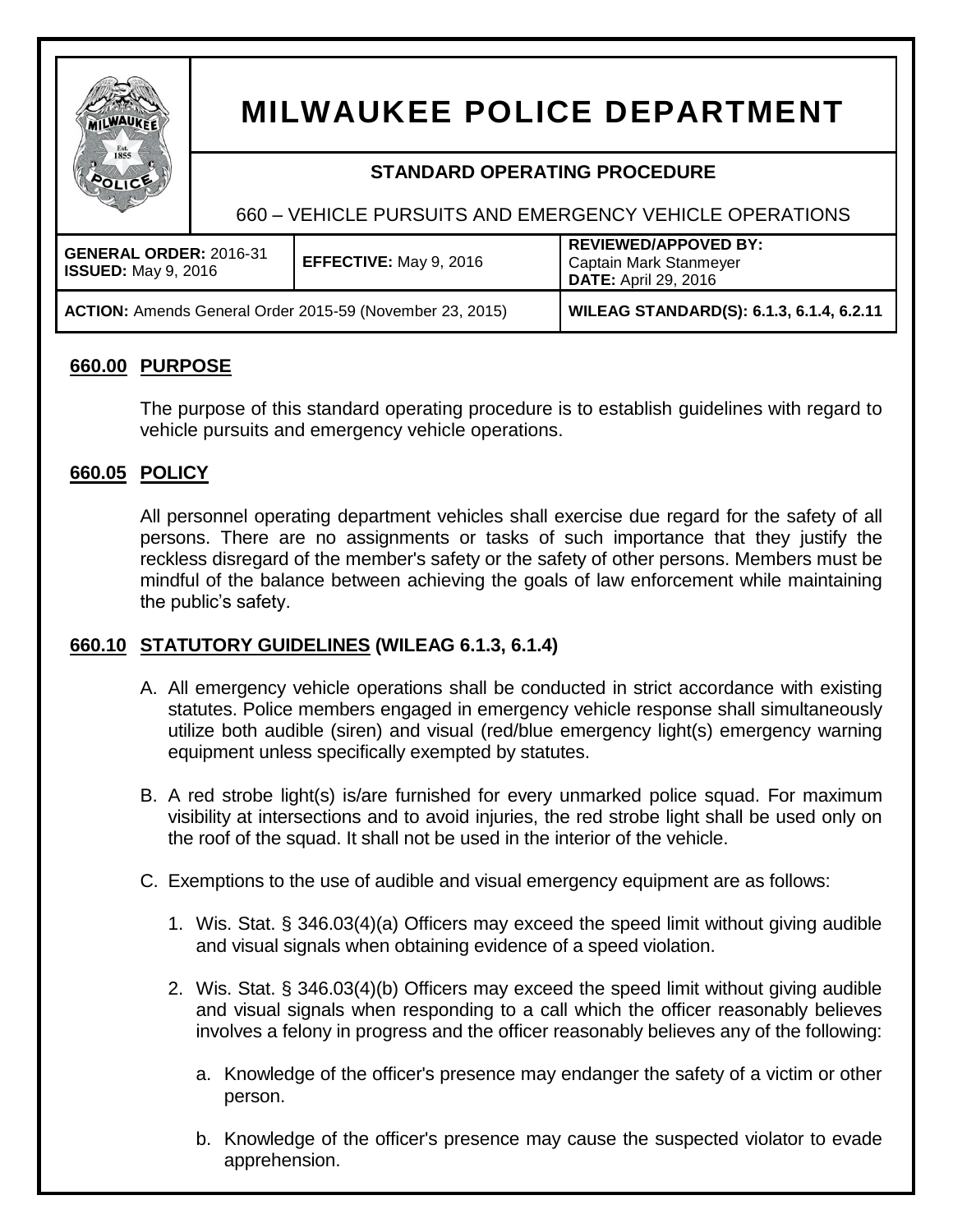- c. Knowledge of the officer's presence may cause the suspected violator to destroy evidence of a suspected felony or may otherwise result in the loss of evidence of a suspected felony.
- d. Knowledge of the officer's presence may cause the suspected violator to cease the commission of a suspected felony before the officer obtains sufficient evidence to establish grounds for arrest.
- D. Wis. Stat. § 346.03(5)

"The exemptions granted the operator of an authorized emergency vehicle by Wisconsin statute do not relieve such operator from the duty to drive or ride with due regard under the circumstances for the safety of all persons, nor do they protect such operator from the consequences of his or her reckless disregard for the safety of others."

E. Wis. Stat. § 346.04(3)

No operator of a vehicle, after having received a visual or audible signal from a traffic officer, or marked police vehicle, shall knowingly flee or attempt to elude any traffic officer by willful or wanton disregard of such signal so as to interfere with or endanger the operation of the police vehicle, or the traffic officer or other vehicles or pedestrians, nor shall the operator increase the speed of the operator's vehicle or extinguish the lights of the vehicle in an attempt to elude or flee. (WILEAG 6.1.4.2)

#### **660.15 DEFINITIONS (WILEAG 6.1.4)**

- A. VEHICLE PURSUIT
	- 1. Eluding / fleeing: An active attempt by one or more law enforcement officers to apprehend a suspect who is either an occupant of or operating a motor vehicle, during which time the operator of the motor vehicle is attempting to avoid capture by using high speed driving or other evasive tactics such as driving off a highway, or making sudden or unexpected maneuvers.
	- 2. Refusal to stop: An active attempt by one or more law enforcement officers to stop a motor vehicle by use of emergency lights and siren, during which time the operator of the motor vehicle is driving at a reasonable speed (e.g., at or below the established speed limit), but willfully refusing to pull over and stop.

#### B. PRIMARY PURSUING UNIT

The police unit that initiates a pursuit or any unit that actively assumes control of a pursuit by placing their vehicle in a "primary unit position" in relation to the suspect vehicle.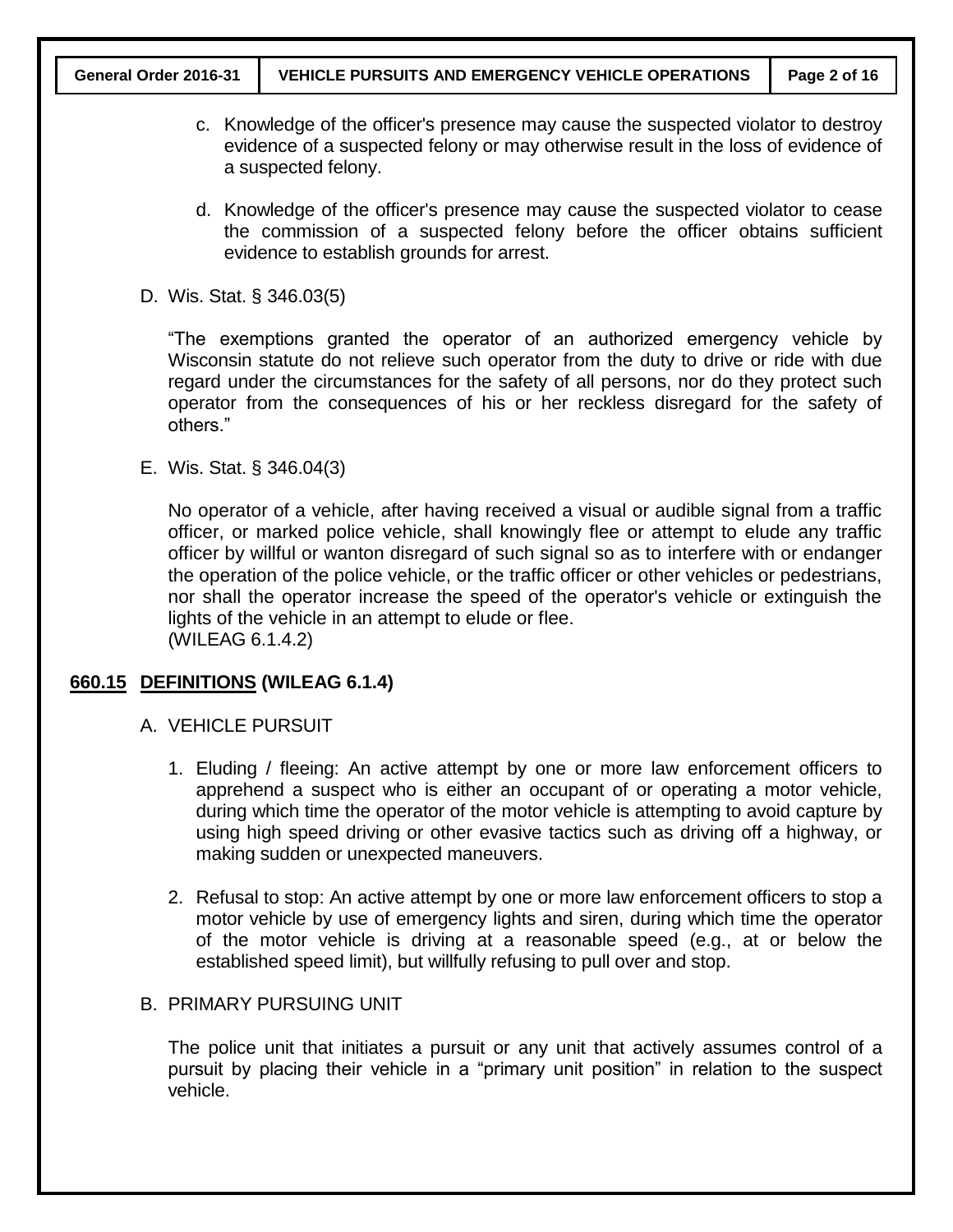#### C. SECONDARY PURSUING UNIT

The police unit that actively participates in a pursuit and is positioned behind the primary unit. A vehicle will only be considered a "secondary unit" once acknowledged by the emergency communications operator II as such. Additional secondary units may be approved by a supervisory officer.

#### D. PROBABLE CAUSE

Probable cause is the quantum of evidence which would lead a reasonable police officer to believe that the defendant committed a crime. It is more than a hunch or suspicion, but less than the evidence required to convict at trial.

#### E. DUE REGARD

Due regard is the degree of care that a reasonably careful person, performing similar duties, and acting under similar circumstances would show. There is no exception to the requirement that officer's demonstrate due regard for the safety of others. Failing to drive with due regard may subject a police member to civil and/or criminal liability in addition to other administrative consequences. (WILEAG 6.1.4.2)

#### **660.20 VEHICLE PURSUITS (WILEAG 6.1.4, 6.2.11)**

- A. Justification for engaging in a vehicle pursuit must be based on facts known by the police member when the decision is made to engage in a pursuit. Information not established as fact at the time the pursuit was initiated cannot be considered later in determining whether the pursuit was justified. In all instances of vehicle pursuits, the initiating officer must be able to clearly articulate the reason(s) why a pursuit was initiated.
- B. Vehicle pursuits are justified only when the police member knows or has probable cause to believe:
	- 1. The occupant(s) has committed, is committing, or is about to commit a violent felony (e.g., armed robbery, recklessly endangering safety, and other crimes against a person in which violence is an element to the felony offense); or
	- 2. The specific vehicle was used in or taken during the attempt or commission of a violent felony (e.g., armed robbery, recklessly endangering safety, and other crimes against a person in which violence is an element to the felony offense); or
	- 3. The vehicle or occupant(s) present a clear and immediate threat to the safety of others and therefore the necessity of immediate apprehension outweighs the level of danger created by the vehicle pursuit (e.g., misdemeanor shots fired incident in which a specific vehicle is described as being involved).
	- 4. A "refusal to stop" pursuit, as previously defined within this policy, may be initiated and maintained for a lesser offense than described above. However, once the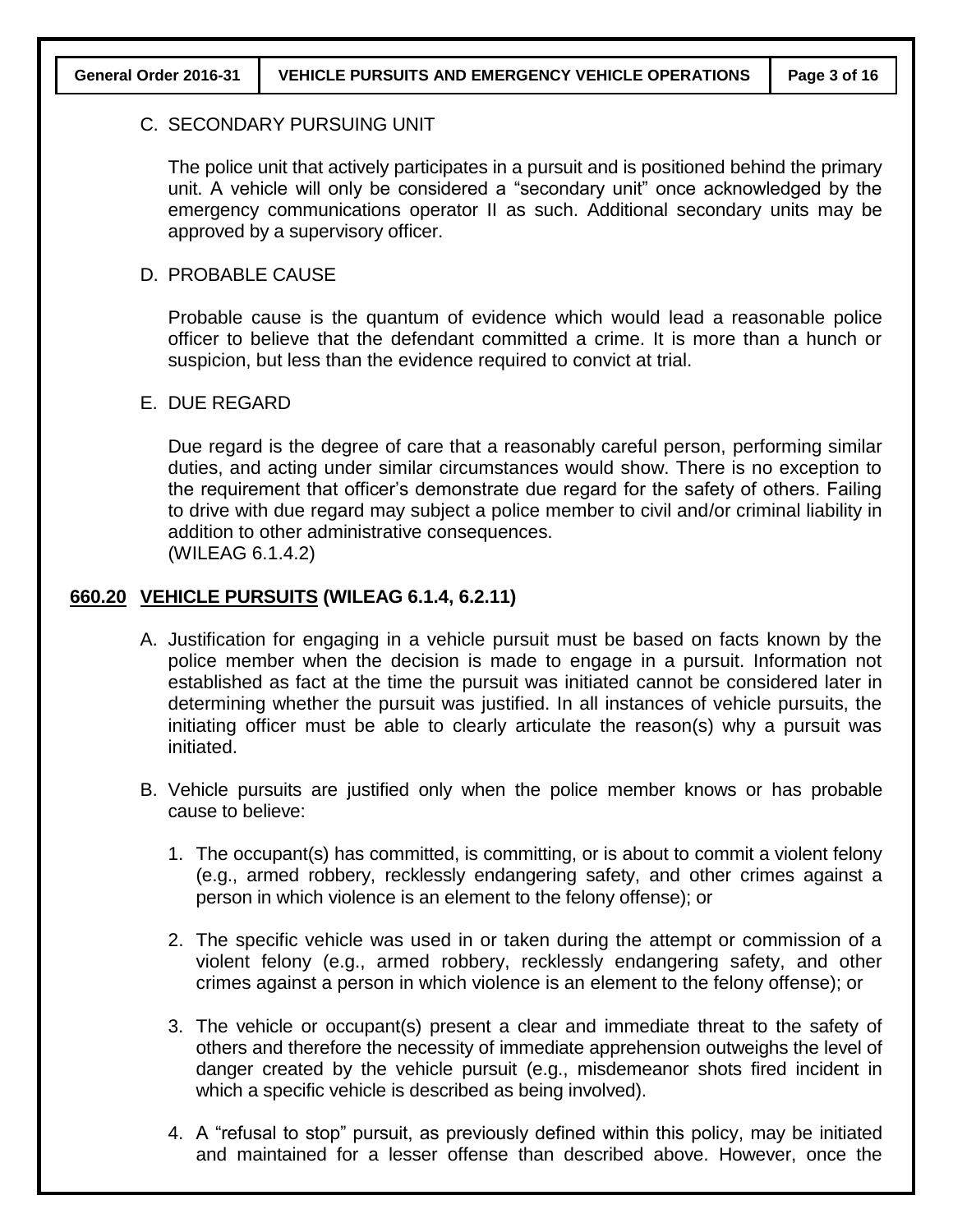"refusal to stop" pursuit becomes an "eluding / fleeing" pursuit, as previously defined within this policy, justification for the pursuit must meet at least one of the criteria (subsection 1 or 2) above.

(WILEAG 6.1.4.2)

- **Note: "Eluding / Fleeing" pursuits are not authorized solely for traffic infractions, ordinance violations, misdemeanors, or non-violent felonies. For the purpose of this policy, Fleeing an Officer (Wis. Stat. § 346.04) is not considered a violent felony, therefore, pursuits are not authorized based solely on the fact that the vehicle is fleeing.**
- C. DECISION TO INITIATE VEHICLE PURSUITS
	- 1. The decision to initiate a vehicle pursuit, which is limited by this policy, rests in the sole discretion of the individual police member. In order to diminish the likelihood of a pursuit, police members intending to stop a vehicle should, when practical, be within close proximity to the vehicle prior to activating the emergency lights and siren.
	- 2. During the course of enforcement activities, incidents may escalate to a "refusal to stop" pursuit or to an "eluding / fleeing" pursuit. In either instance, vehicle pursuit policy and procedures apply. (WILEAG 6.1.4.2)
- D. PURSUIT PROCEDURES
	- 1. The police member initiating a pursuit shall notify the Technical Communications Division as soon as reasonably possible that a pursuit is underway and provide the following information:
		- a. Police unit identification
		- b. Location, speed, and direction of travel
		- c. Reason for the pursuit
		- d. Pursued vehicle description, including license number, if known
		- e. Number of occupants
		- f. Road conditions
		- g. Traffic density
	- 2. Failure to provide the above information may be cause for the field supervisor to order termination of the pursuit. Police members involved in pursuits shall take necessary steps (e.g., roll windows up, operate the siren on "automatic") to ensure the emergency communications operator II understands their radio transmissions.
	- 3. Police members shall, as often as practicable, provide updated information to the emergency communications operator II, such as the speed and direction of the suspect vehicle and the police vehicle, traffic density, and any other pertinent information.
	- 4. A field supervisor or higher authority must acknowledge that he/she is aware of and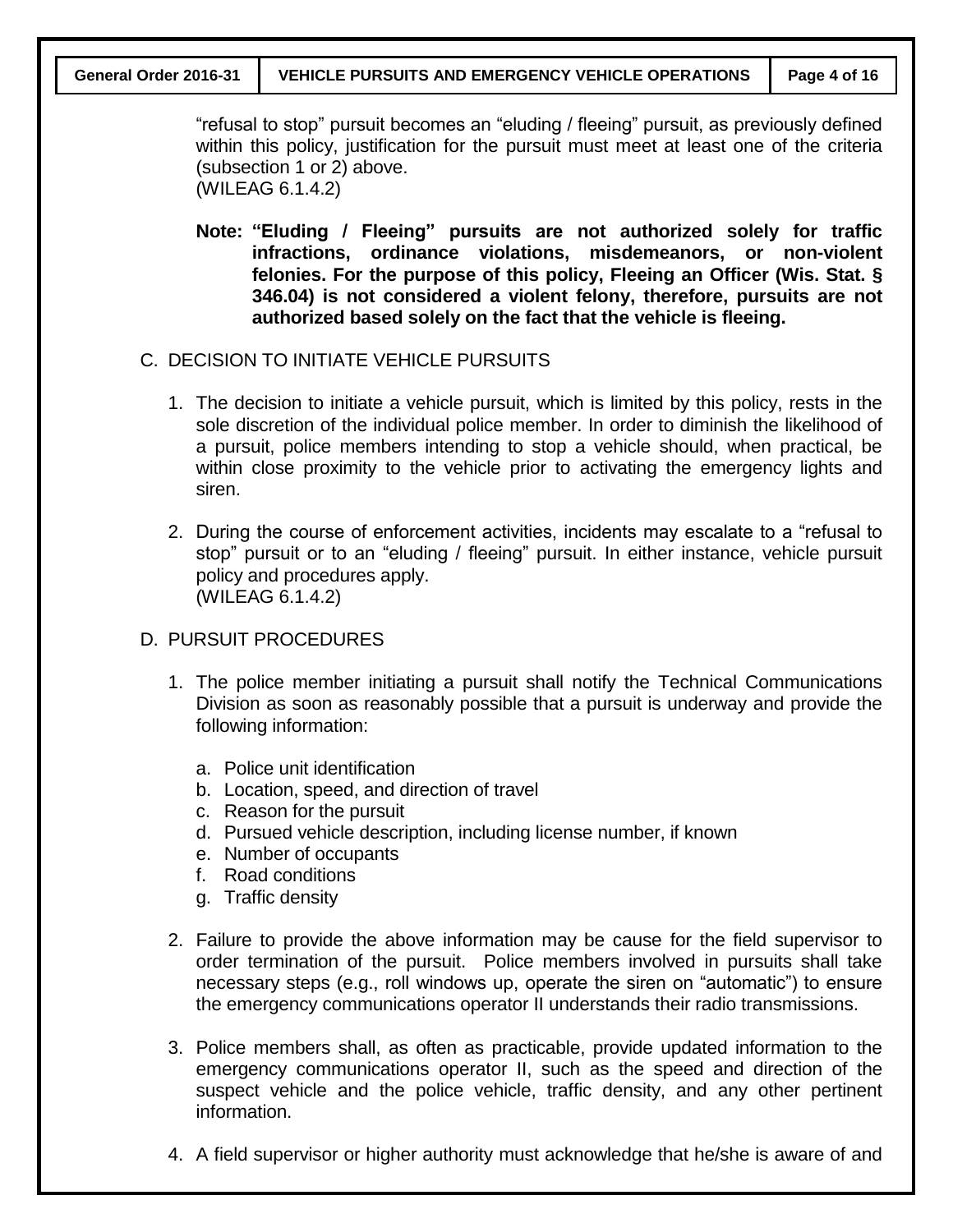monitoring the pursuit as soon as practicable after a pursuit is initiated.

- 5. If a supervisor fails to acknowledge the pursuit within a reasonable period of time after initiation, as determined by the Technical Communications Division supervisor, he/she shall terminate the pursuit.
- 6. The primary unit shall bear operational responsibility for the pursuit unless relieved by a supervisor.
- 7. No pursuits may be undertaken by a civilian operator or by a department vehicle containing a citizen occupant, including but not limited to, arrestees, victims, witnesses, or civilian department members.
- 8. Unmarked police vehicles (provided the vehicle is equipped with emergency light(s) and siren) may initiate a vehicle pursuit. Whenever a marked vehicle becomes available to take over the pursuit as the primary unit, the unmarked vehicle shall withdraw from active pursuit.

#### **Note: Only police members in marked police vehicles are authorized to charge persons with violations of Wis. Stat. § 346.04(3) of the Wisconsin Vehicle Code (Fleeing or Attempting to Elude Police Officer).**

- 9. Police motorcycles may participate in a vehicle pursuit only until a marked vehicle becomes available to take over the pursuit as the primary unit. The motorcycle shall then withdraw from active pursuit.
- 10. Seat belts shall be worn at all times, except when doing so would endanger the safety of the operator or another, or when he/she has provided medical certification that he/she is unable to do so. (WILEAG 6.1.4.1, 6.1.4.2, 6.1.4.3)

## E. DECISION TO CONTINUE PURSUIT

- 1. The authority of the primary unit to continue the pursuit is, at all times, subordinate to the command of:
	- a. The field inspector, if on duty.
	- b. His/her immediate district/division commander.
	- c. His/her immediate shift commander.
	- d. His/her immediate field supervisor.
	- e. The field supervisor assigned by Technical Communications Division in the event there is no district field supervisor available from the primary unit's district or division. The Technical Communications Division shall assign the most readily available field supervisor to monitor and supervise the vehicle pursuit.
	- f. Any supervisor of a higher rank.
- 2. The primary unit may maintain pursuit as long as it is safe to do so; until the primary unit determines to terminate the pursuit; until directed to terminate the pursuit by a supervisor; or until the suspect vehicle is stopped.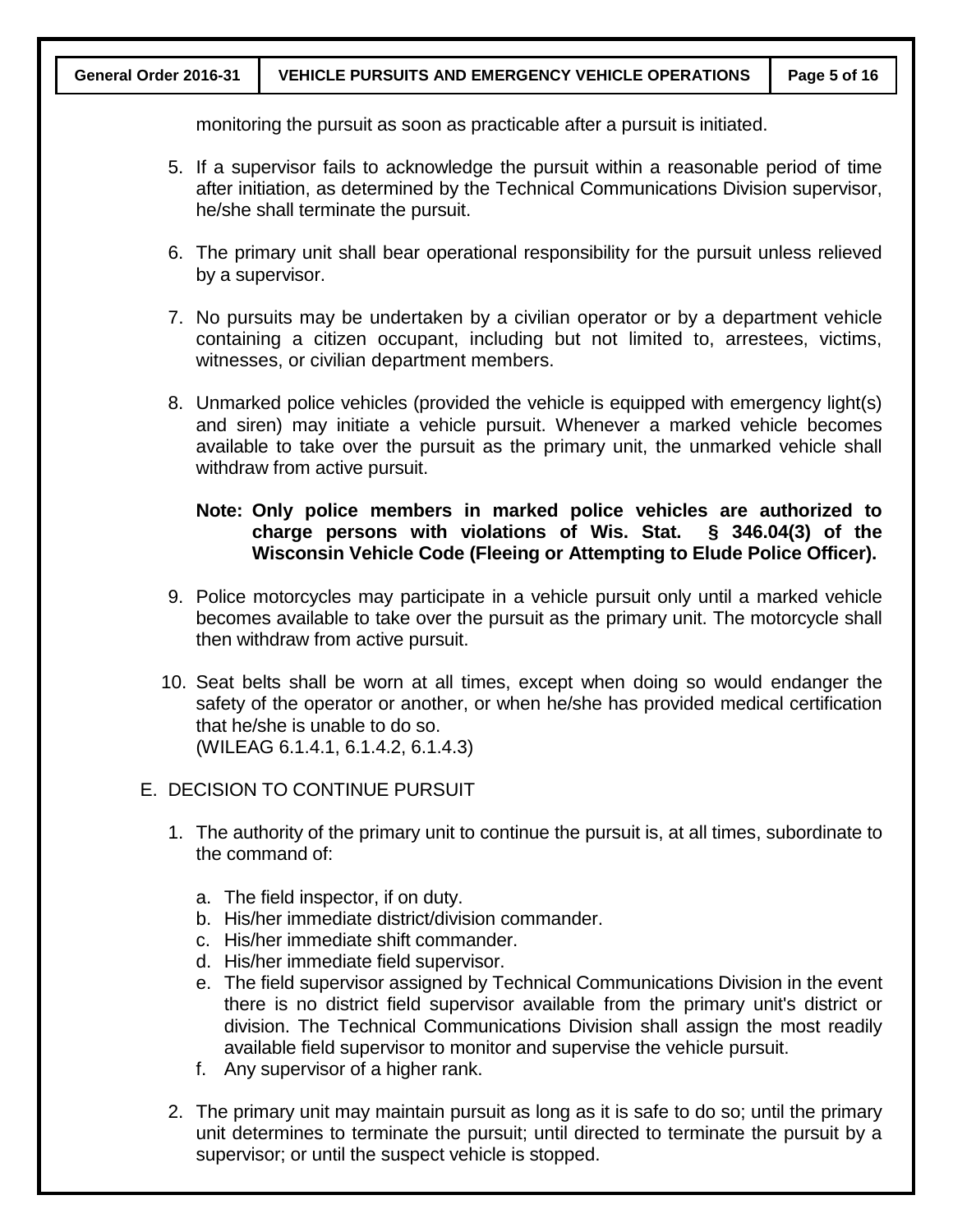- 3. A police member who is engaged in a pursuit involving excessive emergency speed and emergency driving tactics or techniques shall consider the following risk assessment criteria:
	- a. The danger created by the high-speed pursuit.
	- b. The nature of the violation.
	- c. The likelihood of successful apprehension.
	- d. The volume, type, speed and direction of the traffic.
	- e. The nature of the area, whether residential, commercial, school zone, open highway, etc.
	- f. The population density.
	- g. Familiarity with the roads.
	- h. The weather and road conditions, e.g., the width and curves of the roadway, stopping and sight distances.
	- i. The police member's driving skills and condition of the police vehicle.
- F. DECISION TO TERMINATE THE PURSUIT
	- 1. Police members who are engaged in a pursuit, and the field supervisor must continually evaluate the risk assessment criteria and determine whether the seriousness of the incident justifies continuing the pursuit.
	- 2. When a decision is made to terminate a pursuit, police members shall:
		- a. Immediately pull over, turn off their emergency lights and siren, radio their position to the emergency communications operator II, and verbally acknowledge the order to terminate the pursuit.
		- b. No longer follow the suspect vehicle, nor may they violate any traffic laws in an effort to catch up to, or parallel the suspect vehicle.
		- c. Remain at the termination point for the responding field supervisor so that a debrief may occur and the field supervisor can collect the necessary information in order to complete a pursuit report.
	- 3. A vehicle pursuit shall be terminated by the pursuing police member or supervisor under any of the following circumstances:
		- a. If the reason(s) for the pursuit do not meet the established criteria in section 660.20 of this policy.
		- b. If the suspect's identity has been established to the point that later apprehension can be accomplished and there is no longer any exigent need for immediate apprehension.
		- c. If the prevailing traffic, roadway, or environmental conditions so enhance the risk involved in continuing the pursuit that termination is warranted.
		- d. If the pursued vehicle's location is no longer known or the distance between the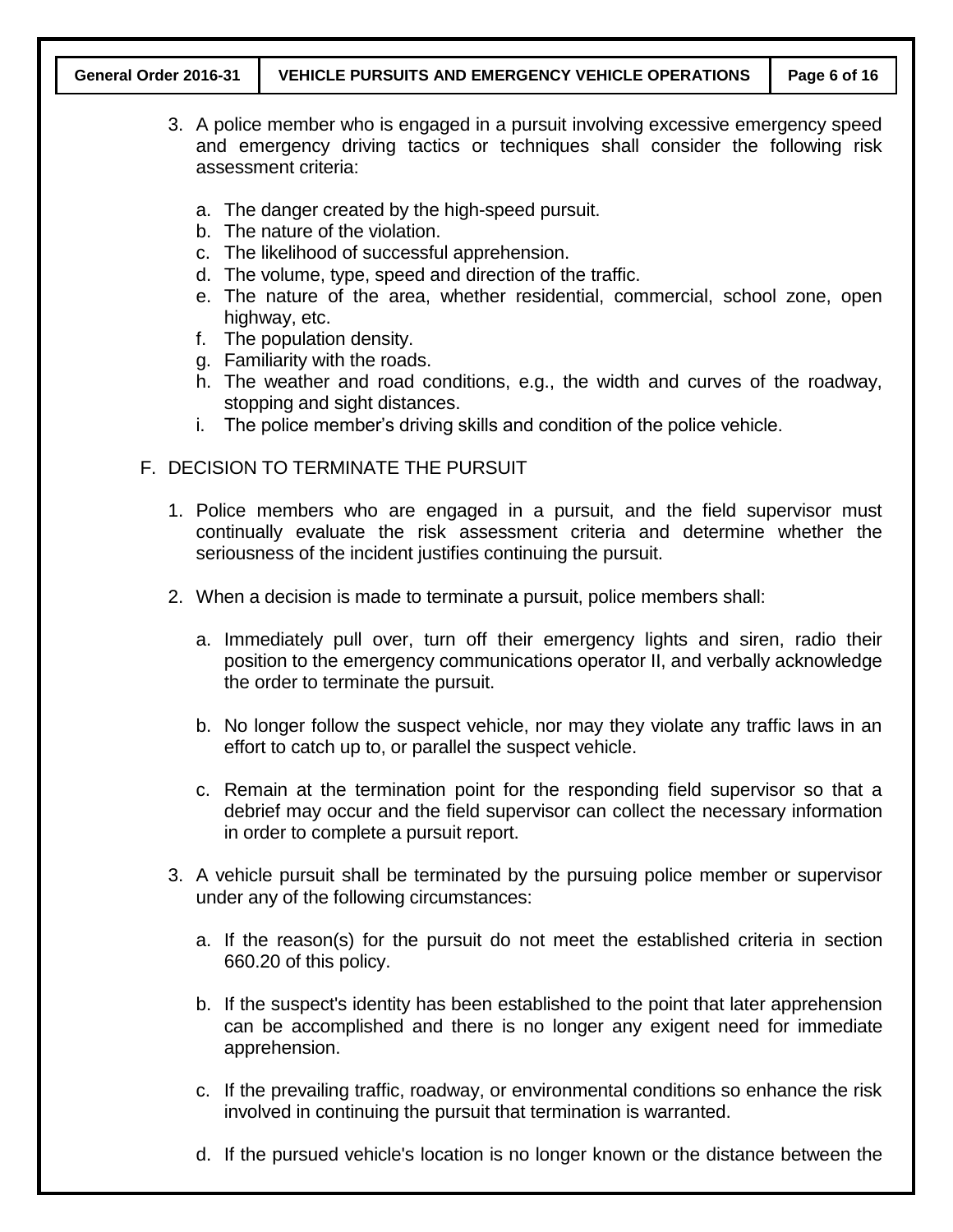police member and suspect is such that, in order to continue the pursuit, it would require exceptional speeds that would place the police member and public in serious danger.

- e. If the pursuing police member knows that the fleeing vehicle is being operated by a juvenile who is driving in such an unsafe manner that it is obvious the juvenile does not have the maturity to deal with the danger involved.
- f. If the pursuing police member's vehicle or emergency equipment malfunctions.
- g. If it is necessary to stop and render aid to one or more injured persons and no other unit is available to do so.
- h. If directed to terminate the pursuit by a member of higher rank. (WILEAG 6.1.4.5)

#### G. SECONDARY UNIT RESPONSIBILITY

- 1. Assistance will be coordinated by the Technical Communications Division. The field supervisor and primary unit will be advised of the identity and location of the secondary unit(s) who can assist.
- 2. The active pursuit will normally involve no more than two units, the primary unit and one secondary unit. If more assistance is specifically requested, the amount will be determined by:
	- a. The nature of the offense.
	- b. The number of suspects.
	- c. Whether the participating units have more than one officer.
	- d. Other clear and articulated facts that would warrant the increased number of units.
- 3. A supervisor may authorize more than two units to be in active pursuit. All other available units shall remain aware of the direction and progress of the pursuit but shall not actively participate, and shall not respond to or parallel the pursuit on adjacent streets unless specifically authorized to do so.
- 4. The secondary unit, upon joining the pursuit, shall as soon as practicable notify the Technical Communications Division of its identity. If the primary unit is a one-officer unit, the secondary unit should assume radio communications responsibility, allowing the primary unit to devote full attention to driving.
- 5. The secondary unit(s) shall maintain a safe distance behind the primary unit, but be close enough to render backup assistance if required.
- 6. The secondary unit(s) shall avoid intersecting the path of a high-speed vehicle.
- 7. If the primary unit becomes disabled, the secondary unit shall become the primary unit. The Technical Communications Division shall advise the field supervisor and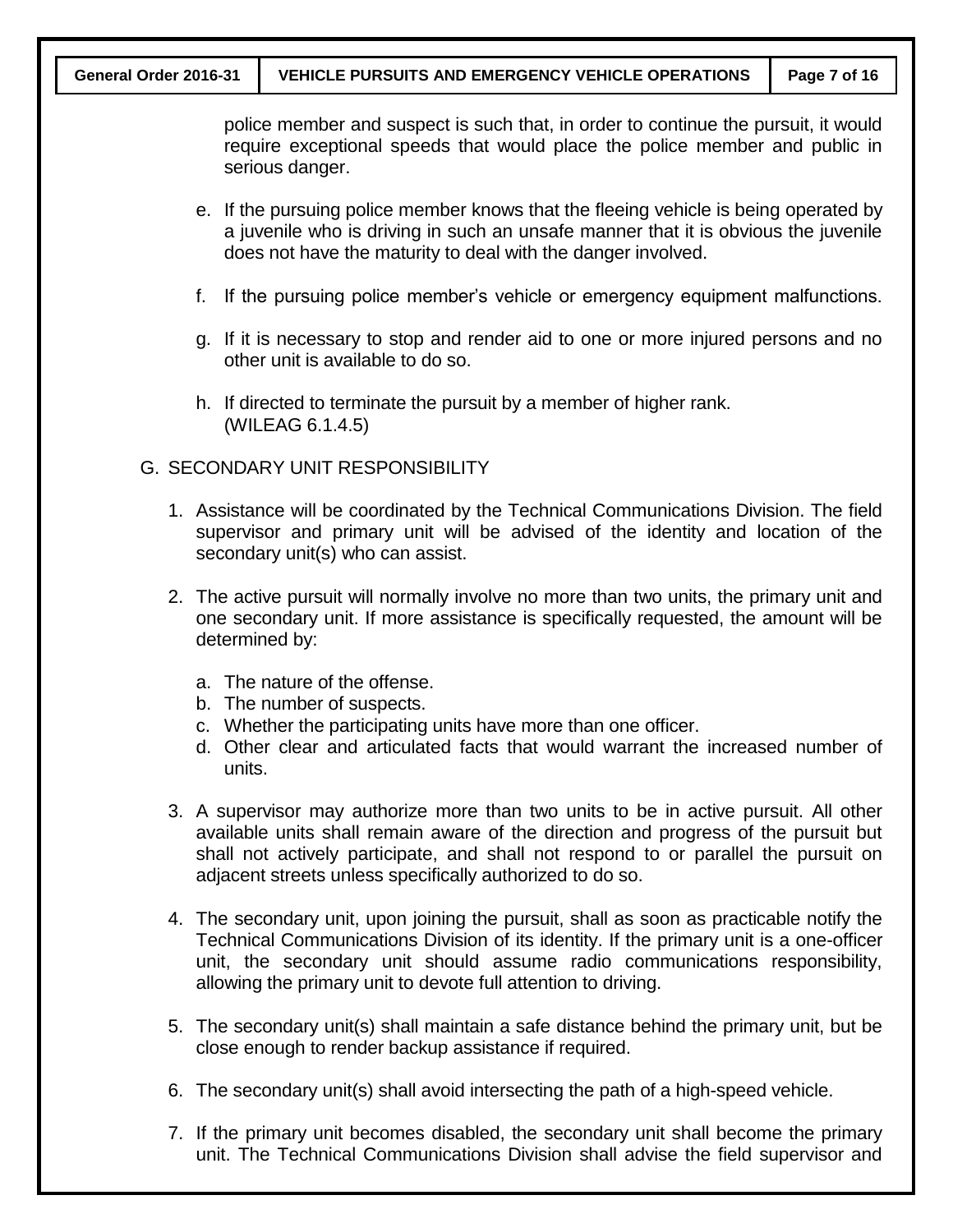#### **General Order 2016-31 VEHICLE PURSUITS AND EMERGENCY VEHICLE OPERATIONS Page 8 of 16**

other approved units that a new secondary unit is needed and the next unit to join the pursuit will be designated the secondary unit. (WILEAG 6.1.4.2)

#### H. TECHNICAL COMMUNICATIONS DIVISION RESPONSIBILITIES

- 1. Receive and record all incoming information on the pursuit and the pursued vehicle.
- 2. Notify the field supervisor of the pursuing police member that a pursuit has been initiated.
- 3. Patch the pursuit channel to the "Sheriff's F-2" talk group to facilitate communications with other jurisdictions.
- 4. Clear the pursuit channel of any unnecessary traffic and broadcast "ATTENTION ALL UNITS, MILWAUKEE POLICE SQUAD # \_\_\_ IS IN PURSUIT." The emergency communications operator II shall then broadcast the following information:
	- a. Location, speed, and direction of travel.
	- b. Description of vehicle and occupants.
	- c. Reason for the pursuit.
	- d. Identity of primary unit, secondary unit, and additional squads, if authorized.
- 5. Control all radio communications during the pursuit.
- 6. Coordinate assistance under the direction of the field supervisor or higher authority, if applicable.
- 7. Continue to monitor the pursuit until it has been terminated.
- 8. Dispatch a supervisor to the termination point of the pursuit if one has not responded.
- 9. Notify neighboring agencies, if applicable. (WILEAG 6.1.4.6)
- 10. Notify adjoining district (if not on same radio frequency) if chase is nearing or entering that district.
- 11. Notify the command and management staff via "CityWatch" of all pursuits that exceed five minutes in length. Additional "CityWatch" updates shall be sent every 5 minutes until the pursuit has been terminated. (WILEAG 6.1.4.2)
- I. FIELD SUPERVISOR'S RESPONSIBILITIES
	- 1. The primary responsibility of the field supervisor is to direct the primary and secondary unit(s) in a pursuit and, most importantly, in the decision whether or not to terminate the pursuit.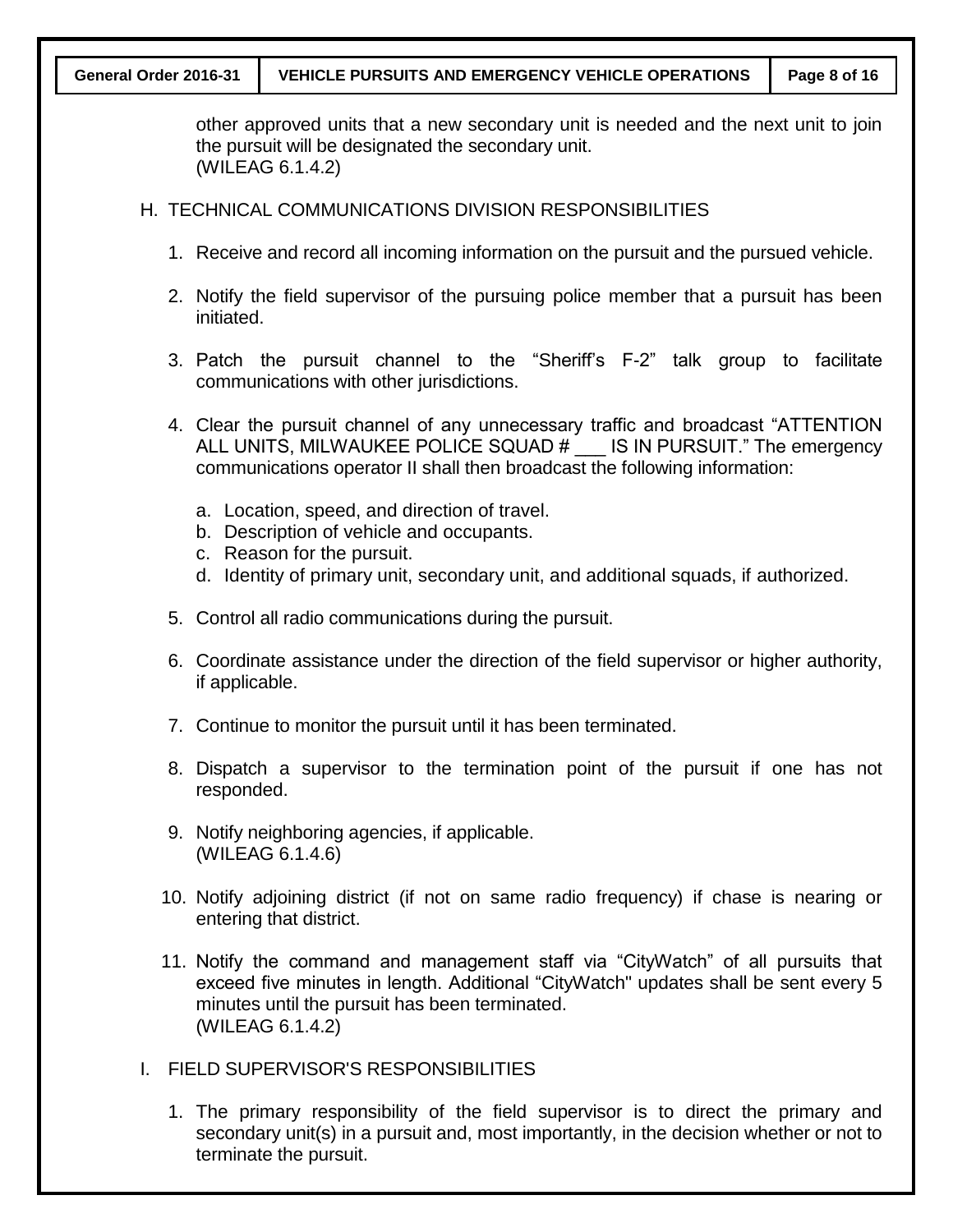- 2. The field supervisor shall assess the necessity of the pursuit in progress, using the considerations regarding continuation of the pursuit, and should give strong and continuing consideration to terminating the pursuit, if, in his/her judgment, the necessity of apprehension is outweighed by the level of danger. Upon being notified of the pursuit, the field supervisor shall verify the following:
	- a. That no more than the required or necessary units are involved in the pursuit.
	- b. That the proper radio frequency is being used.
- 3. The field supervisor shall continue to direct the pursuit, approve, or order those alternative tactics that he/she is authorized to approve, and maintain control until the pursuit is terminated. In the absence of adequate information from the primary or secondary unit, the field supervisor should order termination of the pursuit.
- 4. The assigned field supervisor shall immediately proceed to the termination point to provide guidance and necessary supervision. The supervisor shall then complete a *Vehicle Pursuit Report*, via the AIM system, regardless of how the pursuit was terminated. (WILEAG 6.1.4.1, 6.1.4.2)

#### J. LIMITATIONS ON EMERGENCY VEHICLE PURSUITS AND TACTICS

1. Police Vehicle Speed

Pursuing members must at all times recognize the threat to the general public represented by a high-speed pursuit. The suspect vehicle's speed does not automatically justify a police member matching that speed.

The pursuing member(s) and field supervisor shall consider the established risk assessment criteria, giving preeminent consideration to the danger created by continuing the pursuit. This applies to all units engaged in or responding to the pursuit.

2. Intervention Options

In the course of a vehicle pursuit, deliberate contact between vehicles or forcing the pursued vehicle into parked cars, ditches, or any other obstacle, boxing in, heading off, ramming, driving alongside the pursued vehicle while it is in motion, or the use of roadblocks is prohibited.

**Note: Members who have been trained in the administration of stationary vehicle containment, vehicle assault techniques, and stationary vehicle blocking maneuvers may only employ these tactics as trained if they are currently assigned to or supervise a division, unit, or task force within the Investigations and Intelligence Bureau (IIB) that has been authorized by the assistant chief or inspector of the IIB to employ these tactics.**

(WILEAG 6.1.4.4, 6.2.11.3)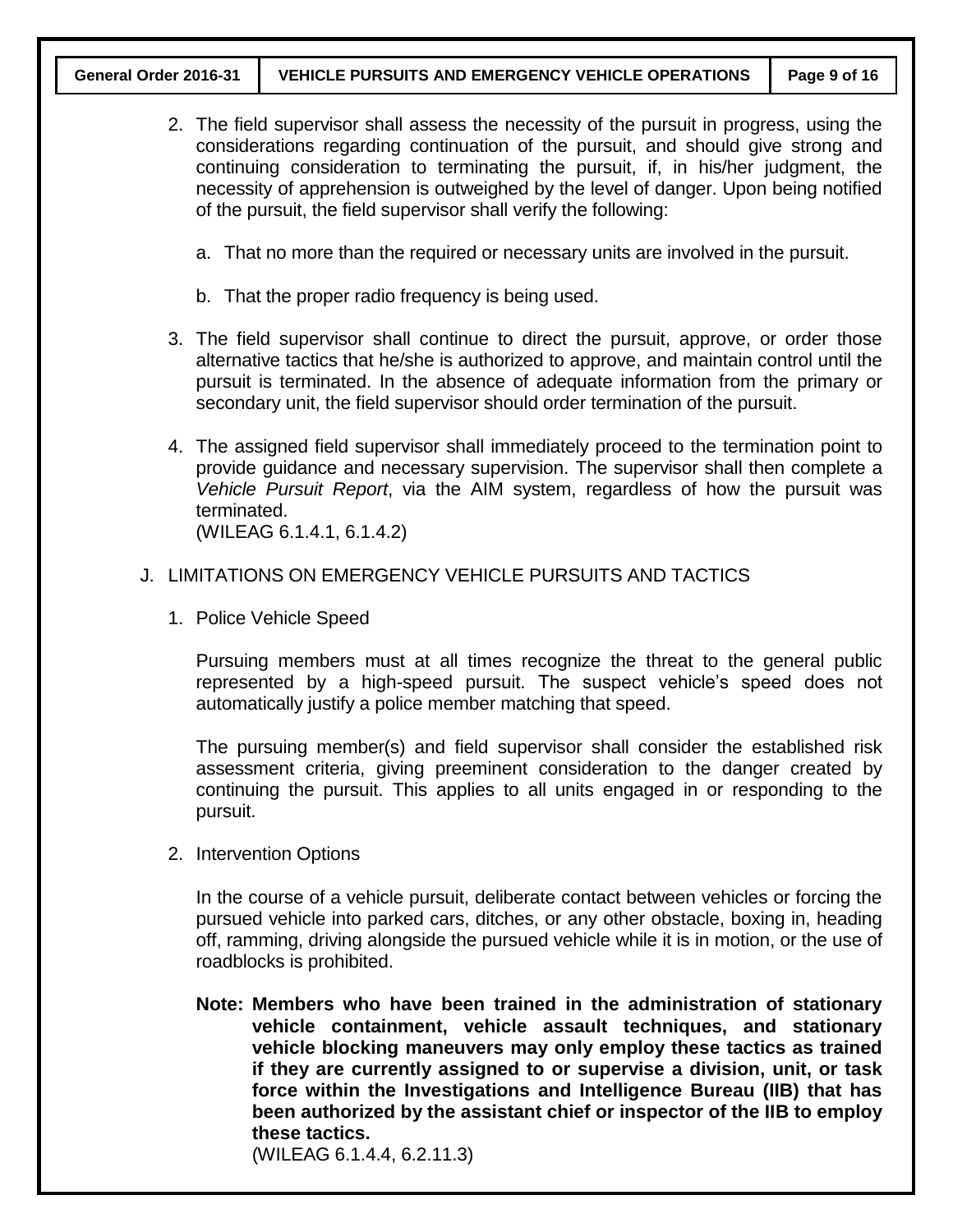3. Passing

Passing of field units involved in the pursuit is prohibited unless the operator of the passing vehicle receives specific permission from the primary unit or the field supervisor.

4. Distance

Spacing, whether the vehicle in front of the unit is the suspect vehicle or another police vehicle, shall be at a distance that will allow for proper braking and reaction time in the event the lead vehicle stops, slows, or turns.

5. Direction (Wrong Way)

Police members shall not pursue suspects the wrong way on interstate or other controlled access highways or divided roadways unless specifically authorized by the field supervisor or higher authority.

6. Suspect's Driving

Reckless or hazardous driving maneuvers by the suspect vehicle shall not be duplicated by any pursuing vehicle.

- K. VEHICLE PURSUIT REPORT REQUIRED
	- 1. The pursuit report shall be completed by a supervisory officer of a higher rank than the member(s) engaged in the pursuit, except for supervisors assigned to the Internal Affairs Division (IAD) who can investigate and complete a *Vehicle Pursuit Report* for any department member.
	- 2. The supervisor responsible for filing a *Vehicle Pursuit Report* shall obtain a number in the AIM system prior to securing from duty on the date in which the incident occurred. The member(s) and subject(s) names, date, time and location of the incident shall also be entered on the same date the number was generated.
	- 3. *Vehicle Pursuit Reports are* to be completed and tracked to the appropriate supervisor/shift commander within 3 days of the incident.
	- 4. Each subsequent review by the shift commander/commanding officer shall be completed and tracked.
	- 5. Reports shall be thoroughly completed and reviewed within seventeen (17) days following the date the incident occurred and then tracked to the Internal Affairs Division (IAD).
	- 6. IAD shall review the reports within fourteen (14) days following the receipt from the commanding officer of the work location.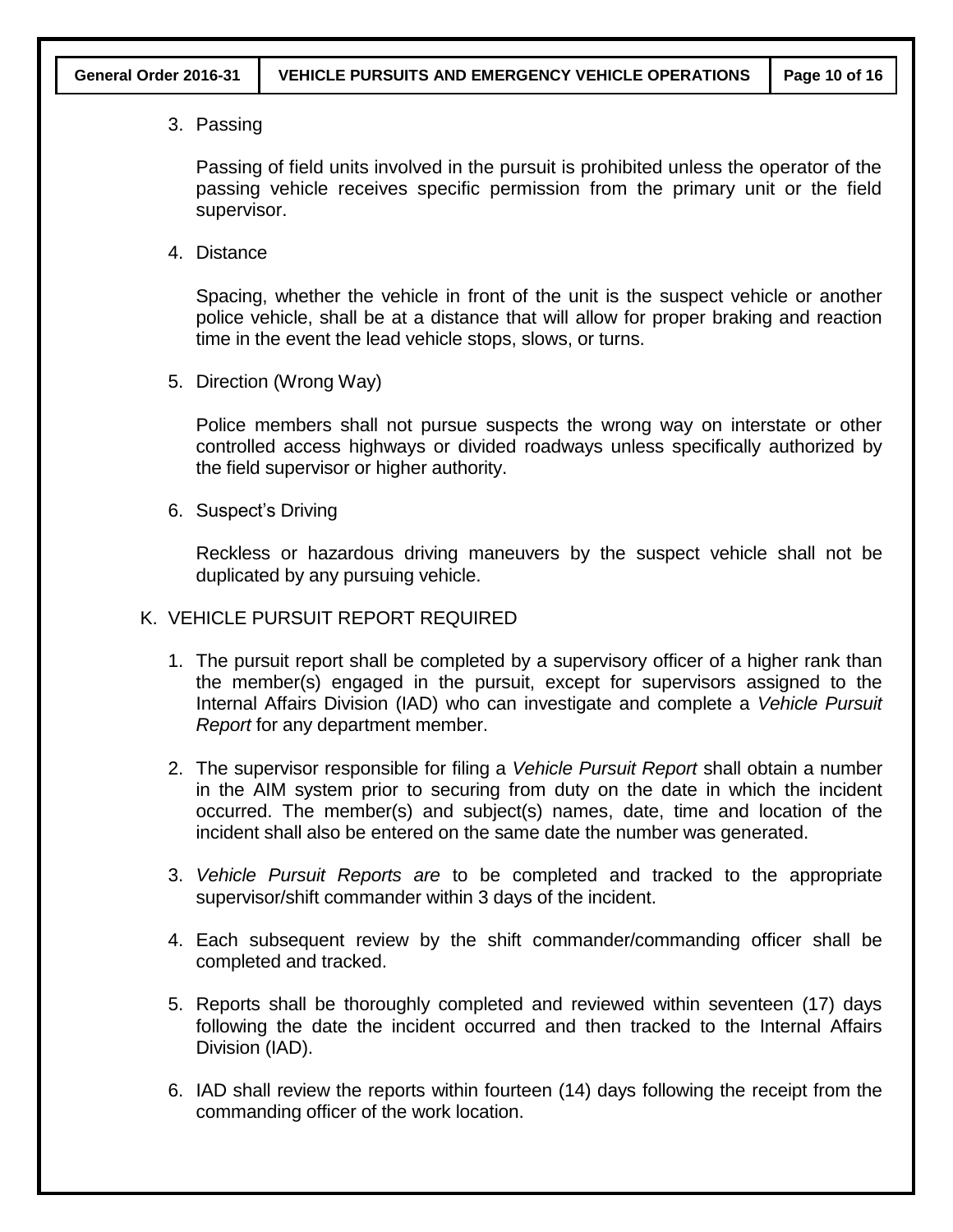#### L. COMMANDING OFFICER'S REVIEW AND RECOMMENDATION

- 1. The member's commanding officer shall review the AIM System *Vehicle Pursuit Report* and enter a recommendation under "Incident Tracking". These reports shall be forwarded through "Incident Tracking" and general information "Status" directly to the appropriate supervisor of the Internal Affairs Division.
- 2. If there are serious injuries requiring admission to a hospital or if death occurs as a result of a pursuit, the commanding officer shall also forward the reports via the AIM system to their respective bureau commander. Commanding officers may forward pursuit reports to their bureau commander at any other time they believe notification is warranted.

#### M. VEHICLE PURSUIT REPORT REQUIRED FOR CRITICAL INCIDENTS

A lieutenant from the Metropolitan Investigations Division will determine if the *Vehicle Pursuit Report* related to a critical incident will be filed by a Metropolitan Investigations Division supervisor or a district/division supervisor. (WILEAG 6.1.4.7)

#### **660.25 DECISION NOT TO PURSUE**

- A. GENERAL GUIDELINES
	- 1. Vehicles that flee or otherwise attempt to elude officers shall not be pursued lacking the prerequisite knowledge or probable cause as outlined in section 660.20(B). Examples include:
		- a. When a squad activates its siren and emergency lights to perform a traffic stop but the target vehicle increases speed or engages in other elusive maneuvers to avoid the stop.
		- b. When a squad conducts a traffic stop and the target vehicle initially complies and pulls over, but then pulls away from the traffic stop.
	- 2. In such instances where a stop is attempted, the vehicle continues, and a pursuit is not initiated, members shall return to service after being verbally acknowledged by the emergency communications operator II that a non-pursuit has occurred. The member attempting the non-pursuit shall provide the emergency communications operator II with as much of the following information as possible so the non-pursuit can be thoroughly documented in CAD:
		- a. Address of the non-pursuit.
		- b. Description of the vehicle including the vehicle color, year, make, model, style, license plate number and state.
		- c. Reason for the non-pursuit.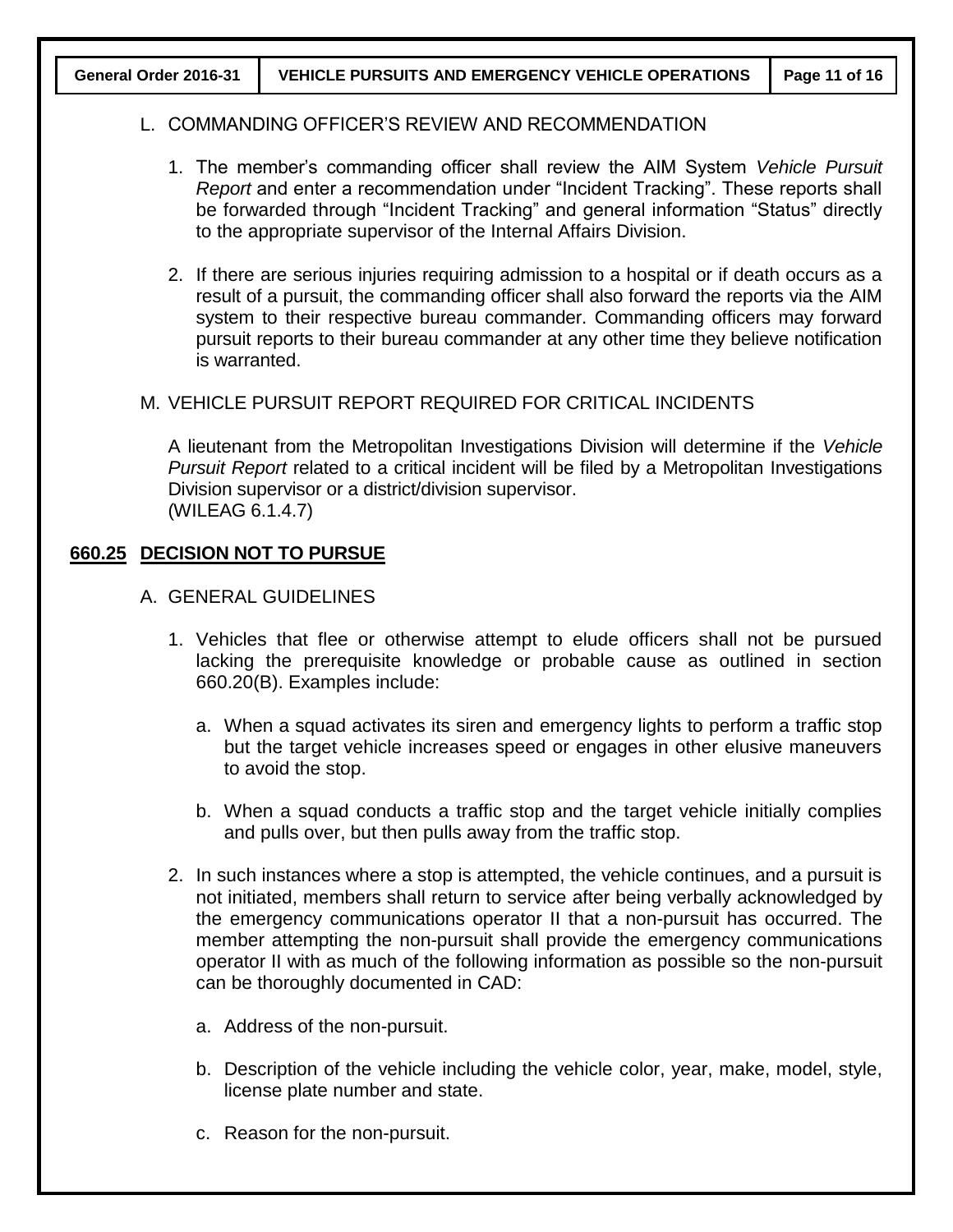- d. Number and description of occupants.
- 3. The Risk Management Bureau shall be responsible for conducting random audits of recordings made regarding non-pursuits by utilizing the DP3 In-Car Video Portal System at the discretion of the commanding officer of the Risk Management Bureau or the Chief of Police.

#### **660.30 INTER-JURISDICTION VEHICLE PURSUITS (WILEAG 6.1.4)**

#### A. PURPOSE

The purpose of this section is to establish guidelines for radio communications when it appears a Milwaukee Police Department (MPD) vehicle pursuit is approaching another jurisdiction or when an outside agency vehicle pursuit is approaching the city of Milwaukee.

- B. GENERAL COMMUNICATIONS GUIDELINES
	- 1. The Milwaukee County Sheriff Department (MCSD) has authorized the use of "Sheriff's F-2" on the Milwaukee County 800 MHz radio system as the communication frequency to be used during a vehicle pursuit that is likely to enter or has entered another jurisdiction.
	- 2. Dispatching and the management of the incident shall remain the responsibility of the initiating agency, unless another jurisdiction has taken over the pursuit.
	- 3. The MCSD Dispatch Center's responsibilities during a pursuit initiated by another agency will generally be limited to restricting the use of "Sheriffs F-2" by other users.
	- 4. As soon as possible after the termination of the active pursuit stage, the use of "Sheriffs F-2" should conclude. Mobile units should return to their primary frequency, talk group channels, or one of the four countywide mutual aid talk groups.
	- 5. When "Sheriffs F-2" is being used for a pursuit, the primary contact point for initial inter-agency communications automatically switches to "County 1".
	- 6. When involved in an inter-agency pursuit, police members shall begin each transmission with their agency name. (WILEAG 6.1.4.6)
- C. MPD VEHICLE PURSUIT ENTERING ANOTHER JURISDICTION
	- 1. Should a MPD vehicle pursuit cross the city of Milwaukee boundary and enter into another jurisdiction, the primary and secondary unit(s), the managing supervisor, and the field inspector, if on-duty, are authorized to leave the city and continue the pursuit.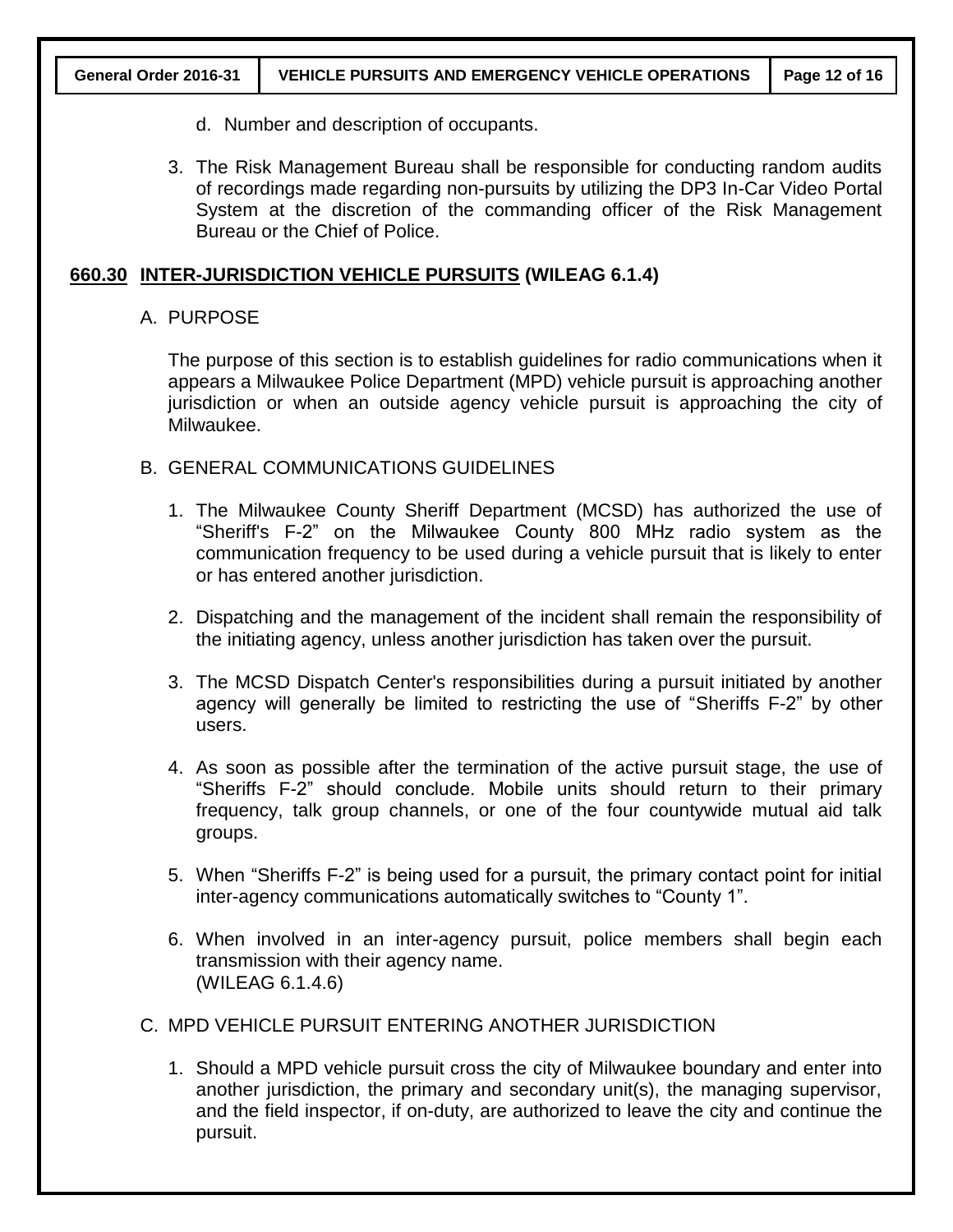- 2. The Technical Communications Division shall initiate the "Sheriff's F-2" patch to initiate interoperable communications.
- 3. The pursuing police member shall begin radio transmissions with MILWAUKEE POLICE SQUAD  $#$   $\qquad$  and continue to broadcast the pursuit information as necessary with regard to changes in location, speed, direction of travel, and the reason(s) for the pursuit.
- 4. If the pursuit appears to be proceeding into another jurisdiction that is unaware of the pursuit, the Technical Communications Division shall contact the appropriate jurisdiction by telephone and notify them of the pursuit.
- 5. The MPD supervisor shall, at all times, remain in command of MPD personnel if the pursuit enters another jurisdiction. Supervisors from other agencies are responsible for their personnel and for following their individual agency's policies and procedures.
- 6. If, during the pursuit, the primary and secondary roles are relinquished to another jurisdiction, operational command of the pursuit shall also be turned over to a supervisor of that jurisdiction. (WILEAG 6.1.4.6)

## D. OUTSIDE AGENCY VEHICLE PURSUIT ENTERING THE CITY OF MILWAUKEE

- 1. Should another agency's vehicle pursuit enter into the city of Milwaukee, department members shall not actively engage in the pursuit unless the initiating agency requests our assistance. If assistance is requested, MPD supervisors shall have the final authority over the involvement, if any, of MPD members in outside agency pursuits. MPD members must have supervisory approval to actively participate in an outside agency vehicle pursuit occurring in the city of Milwaukee. Active participation in another jurisdiction's pursuit, whether as a primary or secondary unit, must be justified based upon the department's established pursuit guidelines (see section 660.20).
- 2. The Technical Communications Division will patch the pursuit channel/talk group to the "Sheriff's F2" talk group to facilitate communications with the outside agency and the MPD.
- 3. Police members shall monitor the location of the pursuit and assist with traffic control along the path of an outside agency pursuit in order to promote public safety. In addition, police members shall provide assistance at the point of termination, to include suspect apprehension, accident investigation, perimeter containment, area searches, etc.
- 4. MPD supervisors may, at any time, withdraw MPD members from participation in a pursuit initiated by another jurisdiction. (WILEAG 6.1.4.6)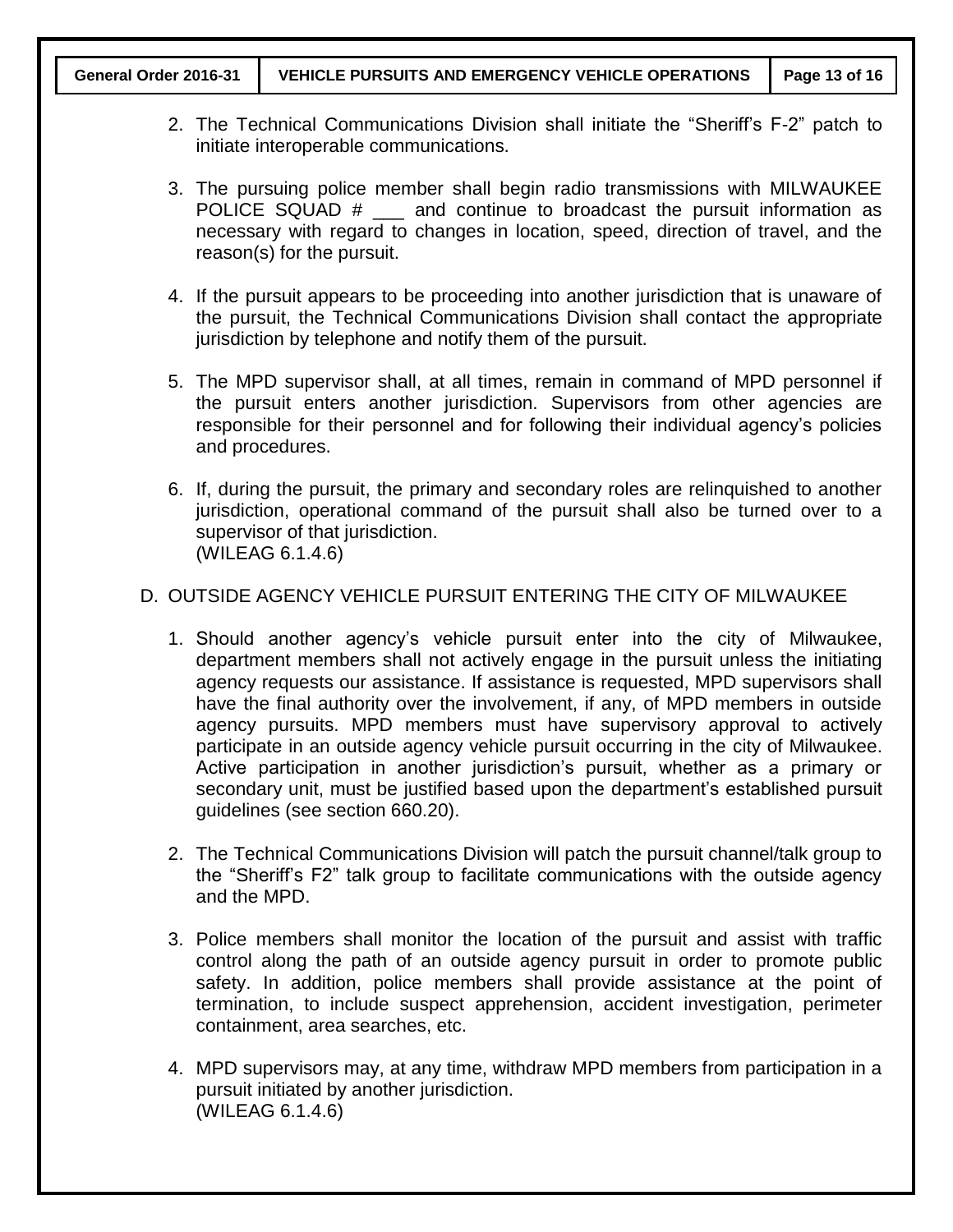#### E. COORDINATION AND REPORTING

- 1. Supervisory personnel from pursuing and assisting agencies shall coordinate the post-pursuit details and reporting.
- 2. It is the responsibility of the initiating agency to report any inter-agency pursuit to the Wisconsin Department of Transportation (State Patrol) no later than August 15 of each year, per Wis. Stat. § 85.07(8)(b). (WILEAG 6.1.4.7)

## **660.35 EMERGENCY OPERATION PROCEDURES (WILEAG 6.1.3)**

- A. EMERGENCY DRIVING GUIDELINES
	- 1. Department members shall consider the following factors when engaged in emergency operation of a department vehicle and responding to assignments of an emergency nature including, but not limited to:
		- a. The volume, type, speed and direction of the traffic.
		- b. The nature of the area, whether residential, commercial, school zone, open highway, etc.
		- c. The population density.
		- d. The weather and road conditions, e.g., the width and curves of the roadway, stopping and sight distances.
		- e. The police member's driving skills and condition of the police vehicle.
		- f. The incident/offense severity.
	- 2. Department members shall exercise due regard for the safety of all persons when engaged in emergency operation of a department vehicle and responding to assignments of an emergency nature.

## B. EMERGENCY CALL RESPONSE MODES

Police members shall use emergency warning equipment in accordance with applicable statutes.

- 1. Technical Communications Division personnel assigning police members to respond to calls for assistance may, in addition to providing all other pertinent information, designate the response mode to notify the assigned police member of the seriousness of the situation.
- 2. The district commanding officer or field inspector may override the direction of Technical Communications Division personnel and order a police member to use a different response mode if deemed to be necessary under the circumstances.

## C. REQUESTS FOR ADDITIONAL PATROL UNITS

1. When a police member in the field is involved in any situation where help is needed, they must be aware that a nonspecific request will result in an uncoordinated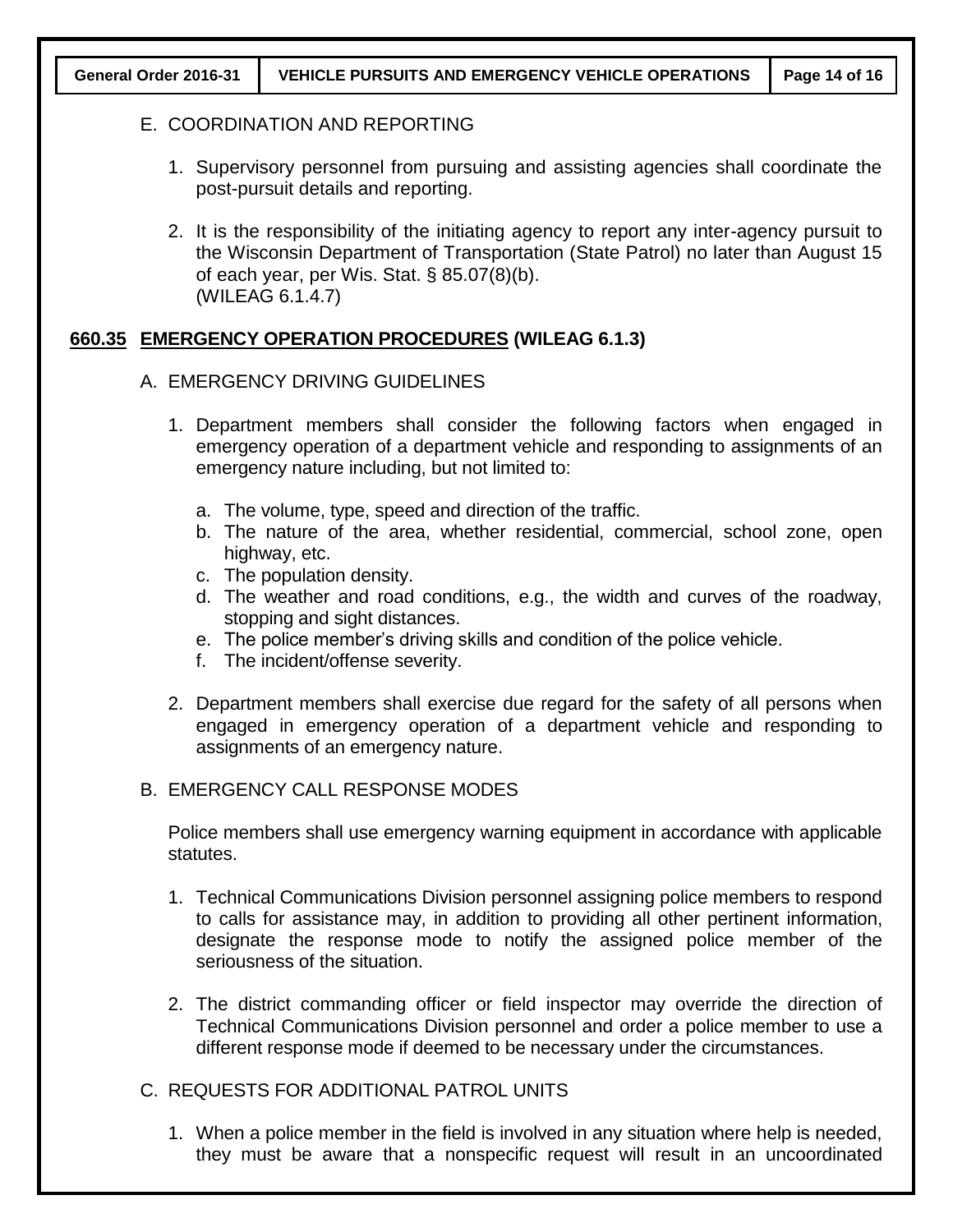response. This may result in a greater hazard to life and property than the originating incident. This hazard may be minimized when possible by giving the following information:

- a. Unit number.
- b. Exact location.
- c. Reason for the request.
- d. Specify "emergency" if required (10-17).
- e. Specify "backup" if required.
- f. Number of units required to handle the situation.
- g. Safe entry route.
- h. Description of suspects and direction of travel.
- 2. The police member making the request shall remain near the radio long enough to determine if the call has been received by the Technical Communications Division. Additionally, the police member shall establish a radio command post as soon as possible to provide status reports, coordinate the efforts of arriving units, and confirm that adequate assistance actually arrives.
- 3. All responding units shall identify themselves to the emergency communications operator II.
- 4. Primary response units shall proceed to the designated location/command post in accordance with the response mode specified. They shall give the Technical Communications Division an estimated time of arrival based on distance, traffic, and weather conditions.
- 5. Primary response units shall immediately notify the Technical Communications Division upon arrival at the scene and provide a status report as soon as possible.
- 6. Upon receipt of a termination notice, responding units shall discontinue emergency operation and return to their assigned area unless specifically requested to continue to the location under normal driving conditions.

## D. TECHNICAL COMMUNICATIONS DIVISION RESPONSIBILITIES

- 1. Receive and record all incoming information on the call for assistance.
- 2. Dispatch appropriate field personnel and notify the field supervisor of action taken.
- 3. Control all radio communications during the emergency.
- 4. Coordinate assistance under the direction of the field supervisor.
- 5. Continue to monitor the situation until it has stabilized or terminated.

## E. SUPERVISORY RESPONSIBILITIES

1. The field supervisor, upon notification of a request for emergency assistance, shall